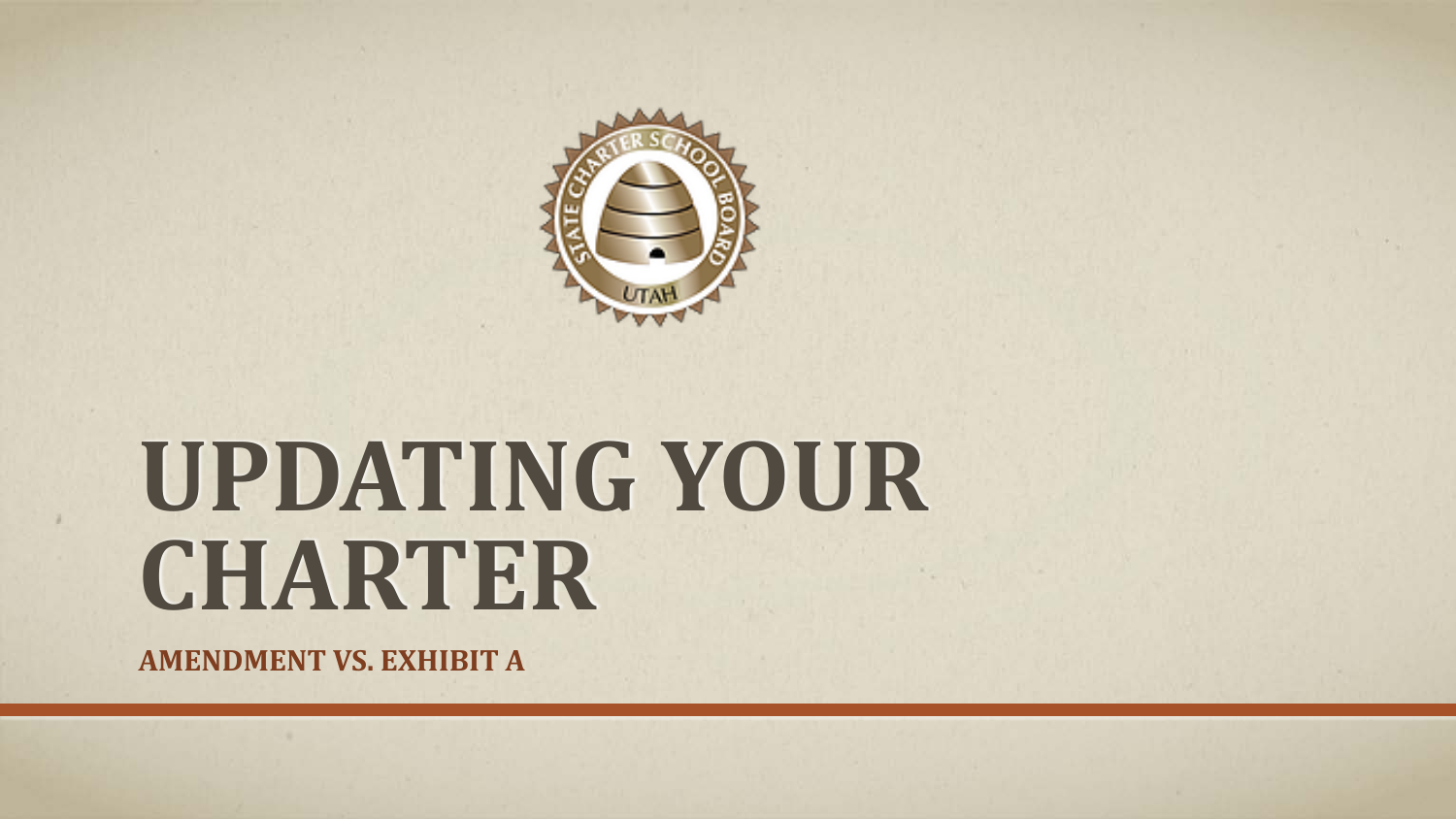### **CONTEXT MATTERS**

- Charter = legal contract that makes you a public school
- Application was submitted to show that the founders (and subsequent governing boards) would have the knowledge to operate a public school
- All charters prior to 2016 have the application incorporated into the charter
- Technically ALL aspects of the application are part of the contract
- "Best Laid Plans" the idea is now operationalized and may not "look" like the application
- Operational details in the application can and should change with time
- It's not feasible to amend the charter with every operational change
- Thus creating a situation where a school is out of compliance with the charter
- Two options to get the charter into fidelity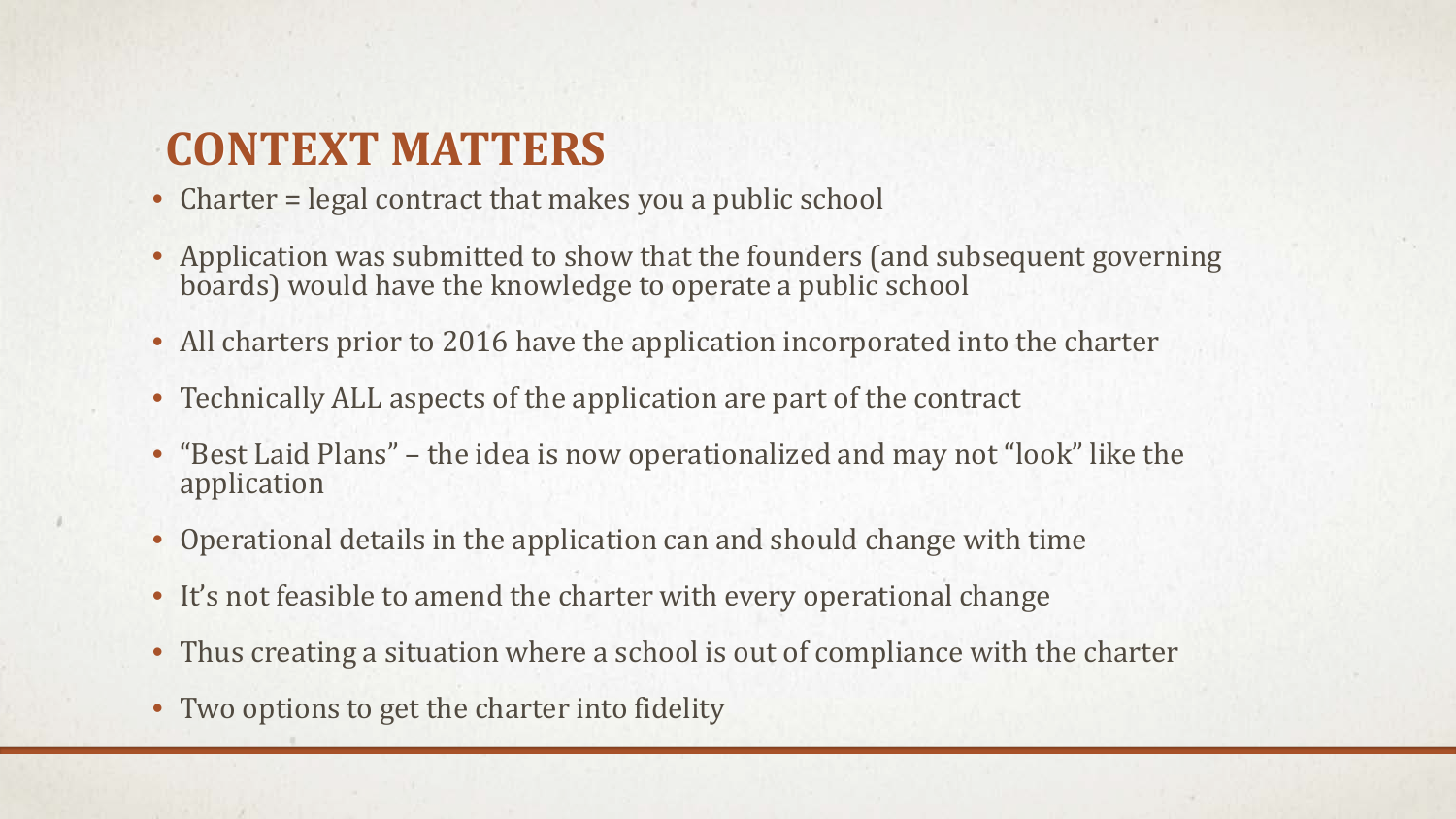## **OPTION 1**

#### **AMEND THE APPLICATION**

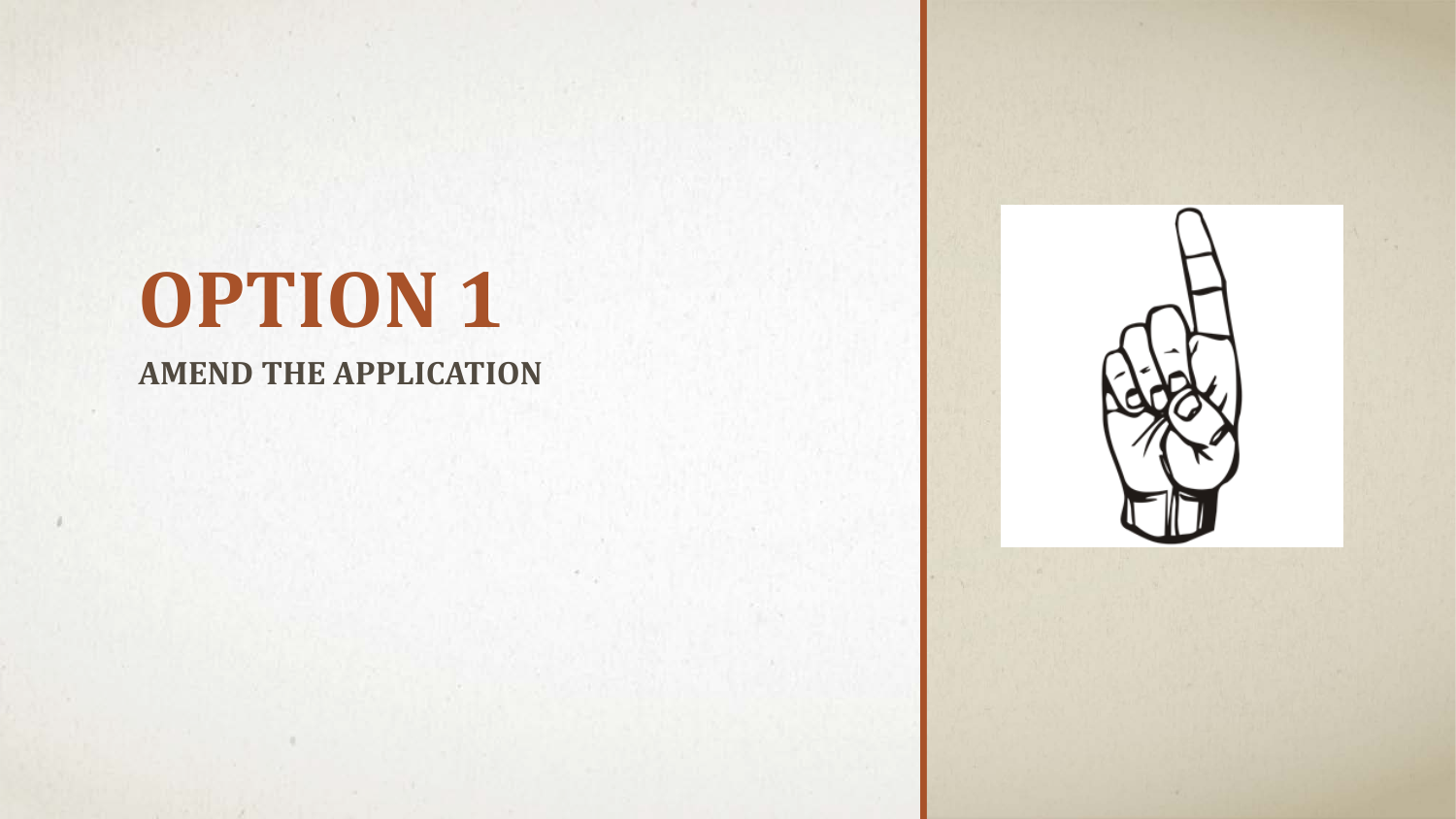### **PROCESS**

- This option keeps the original charter intact, but modifies particular elements of the application.
- Identify what aspects you need to change:
	- Educational programs or methods of instruction
	- Goals and key elements
	- Removal of entire sections (administrative and/or policy based)
	- Decrease grades
- Often it is a combination of many elements. Follow the instructions for each identified amendment.
- For your review and consideration, here is the link for the amendment application:

[https://docs.wixstatic.com/ugd/39fb0b\\_6c705ddac4144ee39eb885caab0ff47f.pdf](https://docs.wixstatic.com/ugd/39fb0b_6c705ddac4144ee39eb885caab0ff47f.pdf)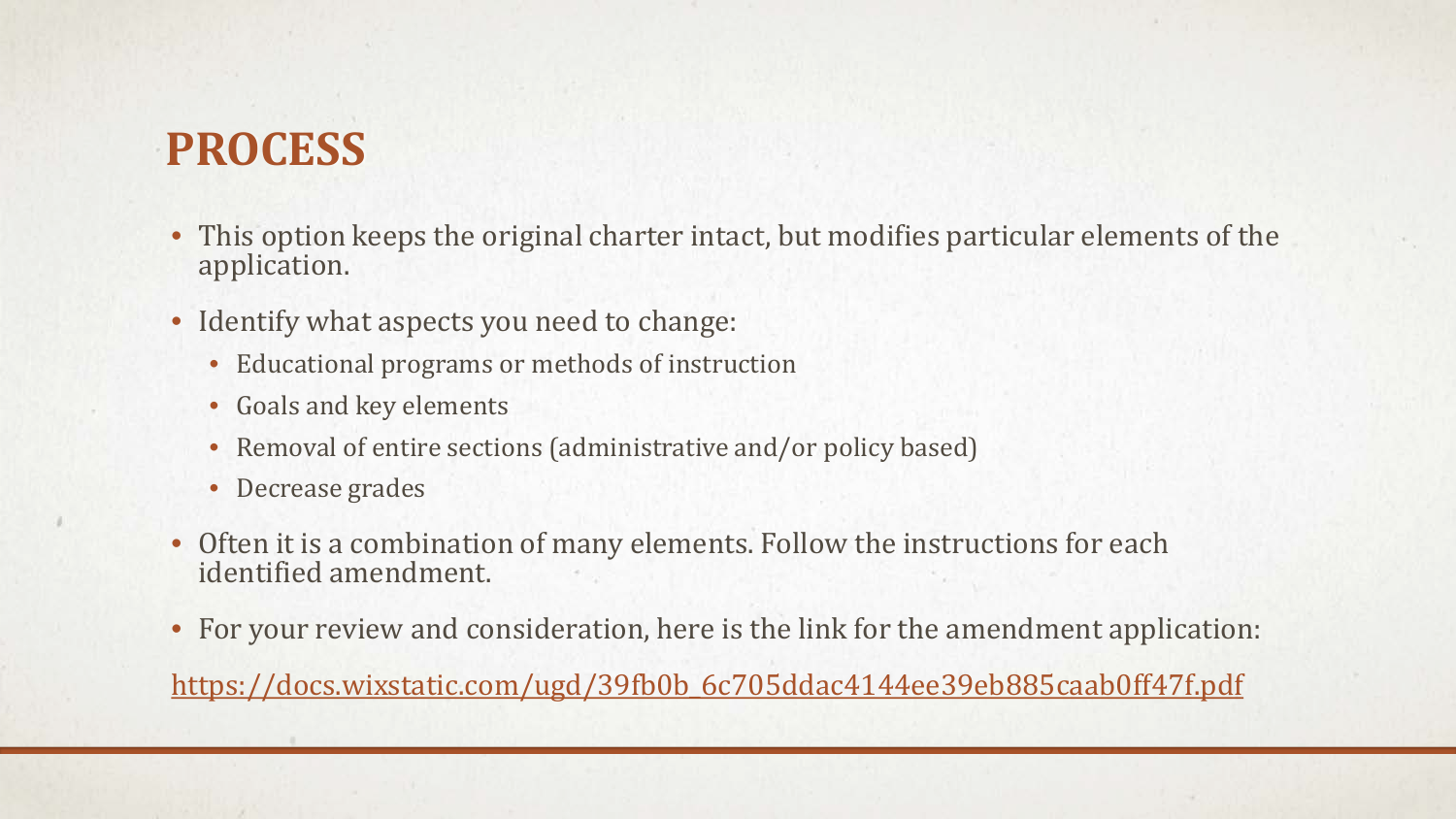### **TIMELINE**

- Submit the application and associated documents to SCSB staff
- Staff reviews the document for completeness
- The applicant is invited to the next regularly scheduled board meeting
- If approved the governing board and the SCSB sign an addendum to the original charter outlining the agreed changes
- The new application is still incorporated into the charter
- Approximately one two months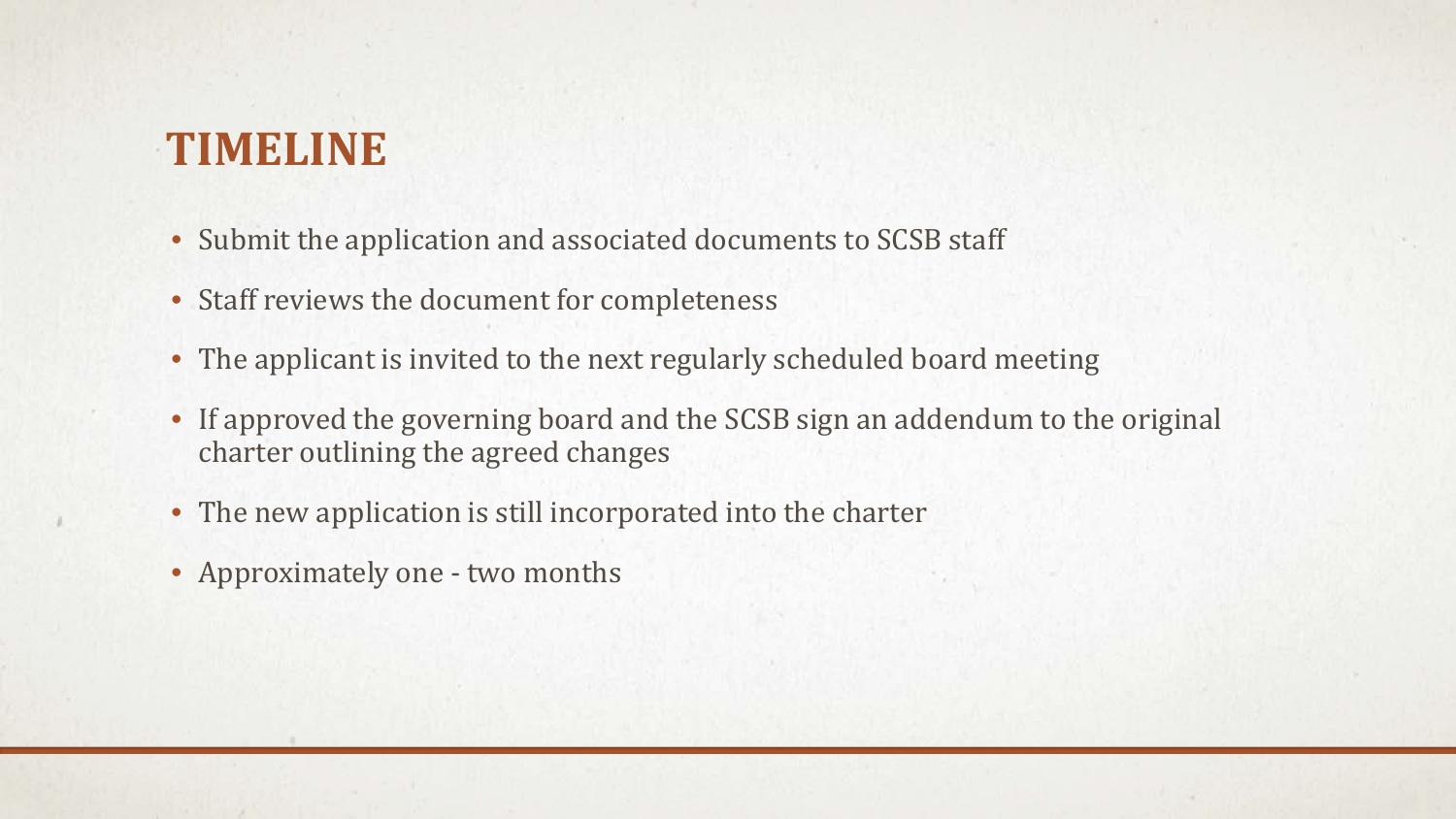## **OPTION 2**

#### **EXHIBIT A**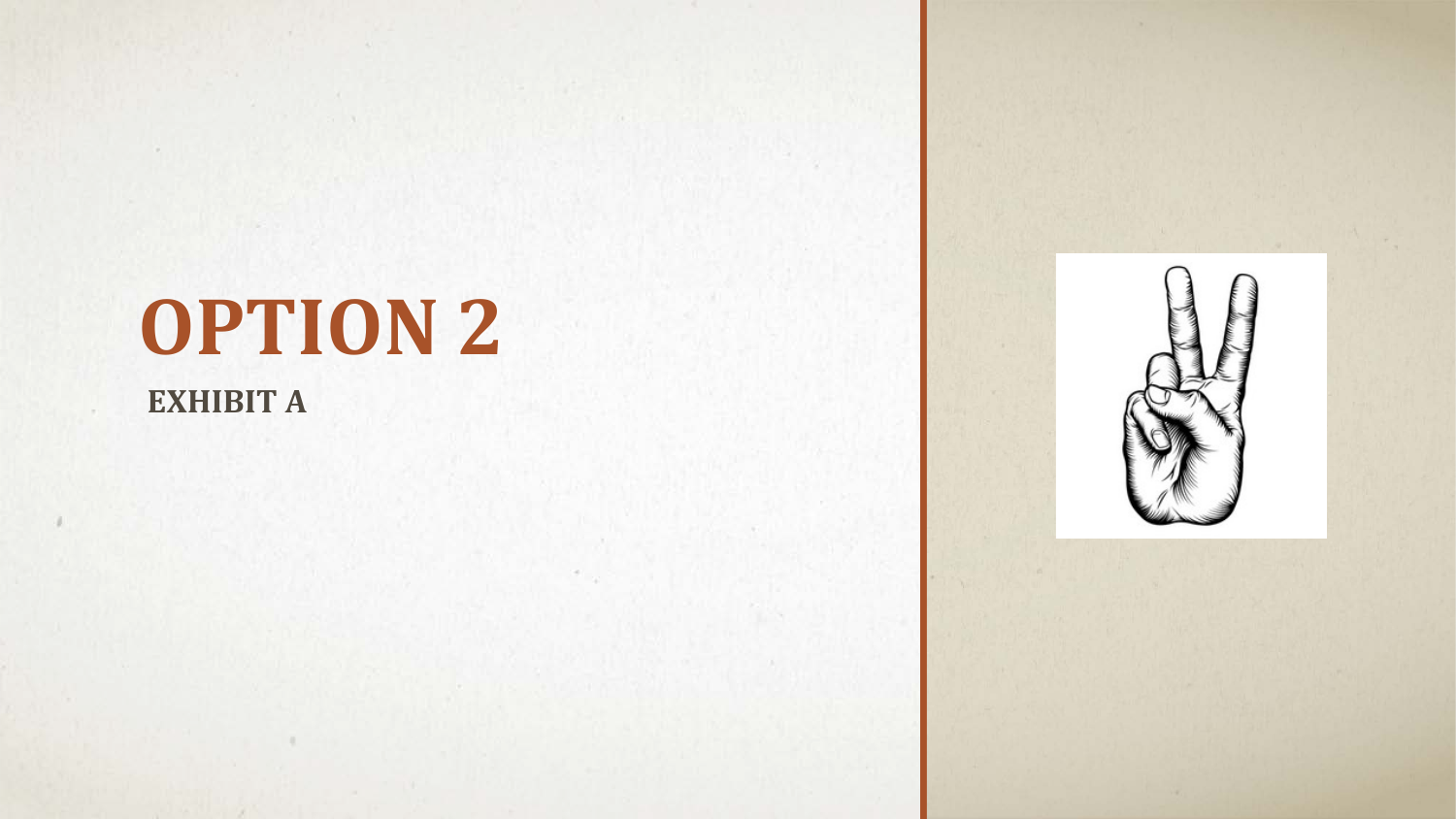### **BACKGROUND**

- The other option is to switch to the new charter and Exhibit A.
- There are a lot of misconceptions regarding this process and I am happy to speak to you personally about any of your concerns.
- The most frequent myth is that the SCSB/USBE can revoke your charter when switching to this form. **This is not accurate**.
- The goal is to make it easier for you as a school to be in compliance with the approved elements and make the charter an accurate and useful document.
- The process is very similar to the amendment process and is ultimately handled via the SCSB consent calendar.
- A sample Exhibit A and the new charter agreement (the legalize part) is provided.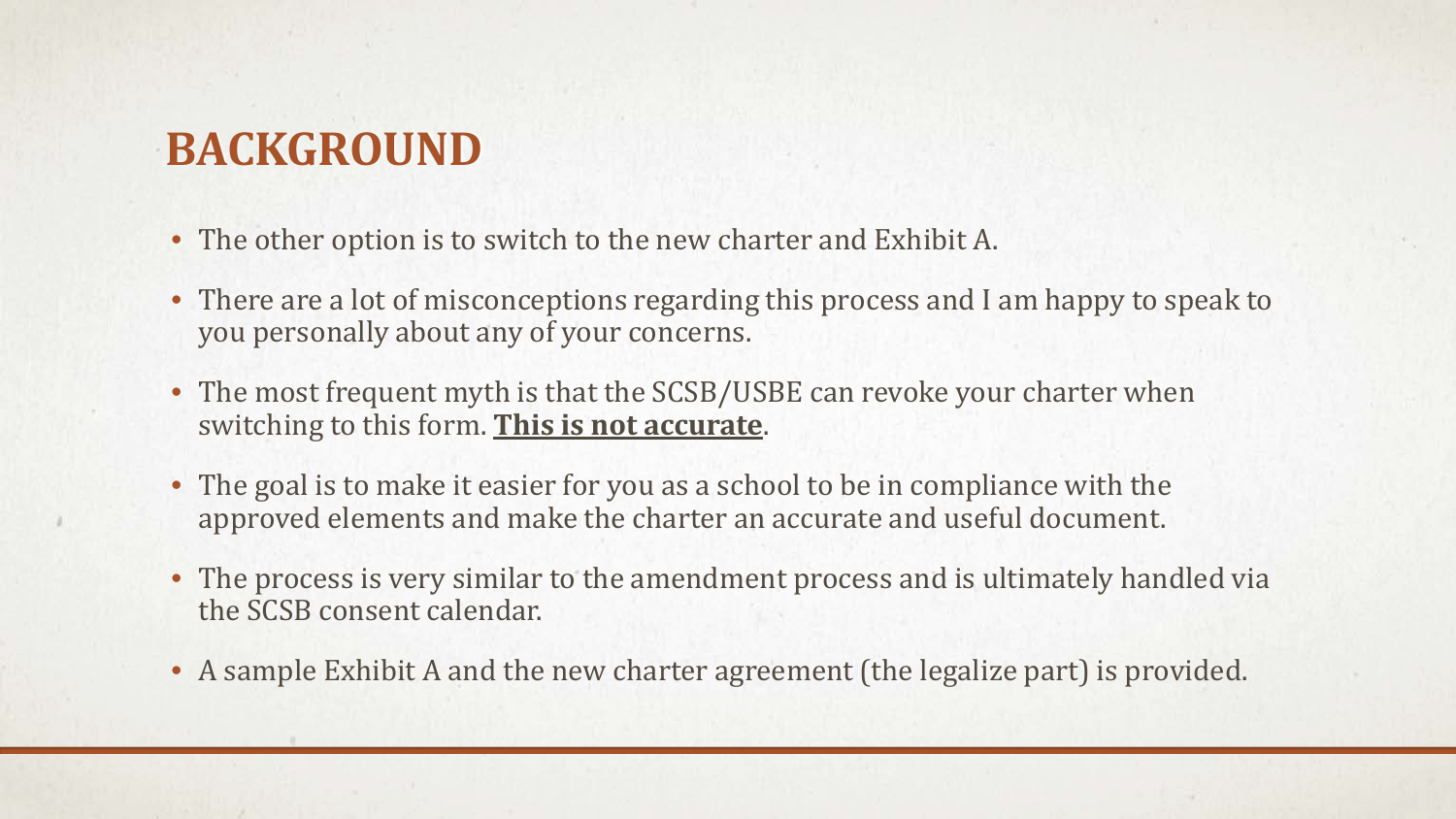### **PROCESS**

- Staff reviews the existing application and extracts relevant details to complete the Exhibit A
- Staff sends the governing board a draft of completed the Exhibit A
	- If the governing board has no changes, the board simply sets the goals and returns the completed form to staff
	- If the governing board disagrees with any elements presented by staff, the board submits a red line version for discussion
		- The goal is to have the Exhibit A reflect the key elements of what the SCSB originally approved
- Once a final Exhibit A is agreed upon, staff submits the document to the Authorizing Committee for review
- If there are not concerns the item is placed on the SCSB consent calendar for approval by the full board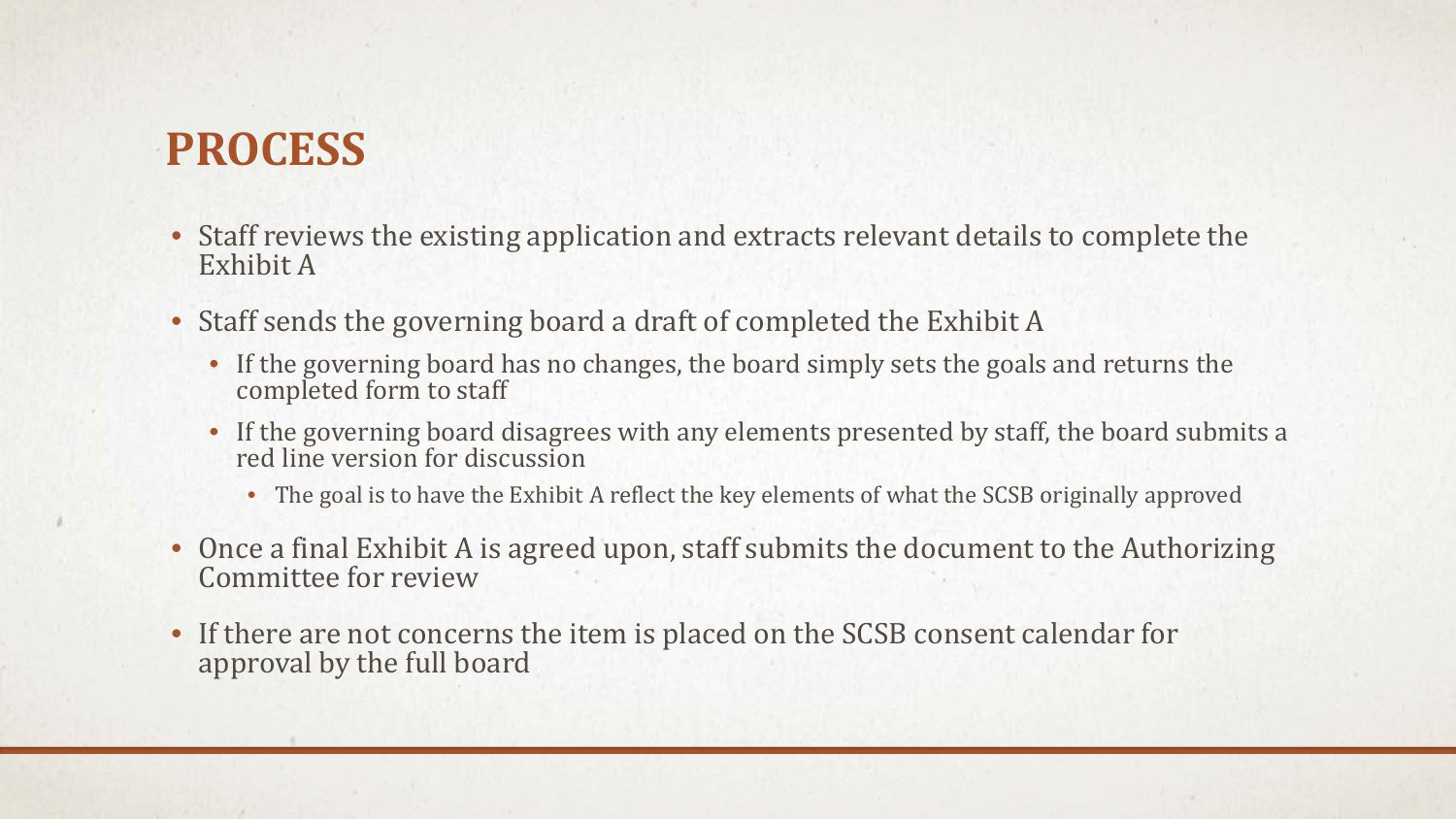### **TIMELINE**

- Request is made by the school
- Staff prepares the draft document and sends to the school's representative
- School reviews and sets goals; approves in an open meeting
- Committee reviews the document and recommends approval or sends back for changes
- The approved document is placed on the next regularly scheduled SCSB consent calendar for full board approval
- The new charter is signed
- Approximately three five months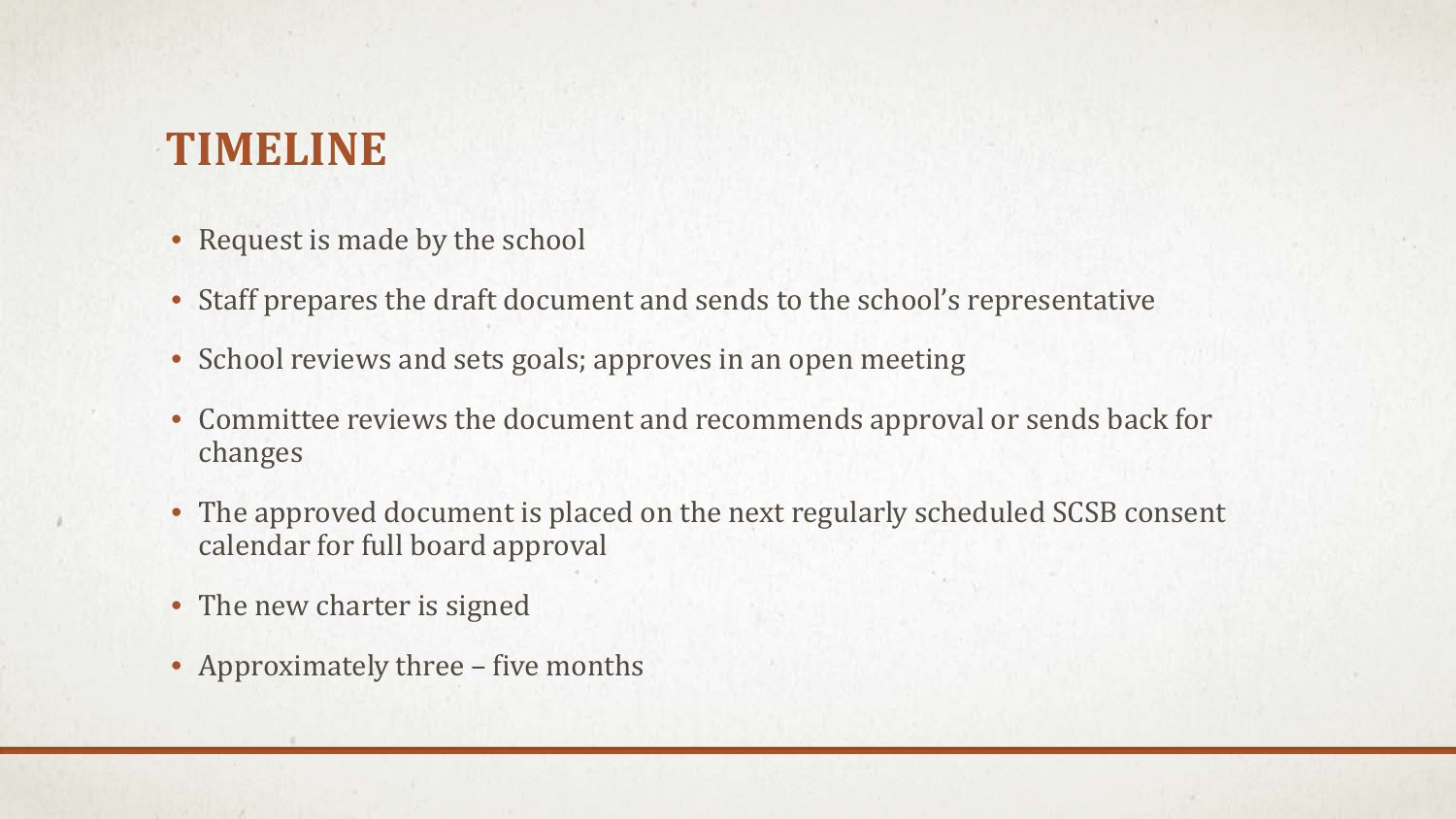## **GOALS**

na.

| <b>Measure</b>                             | <b>Metric</b> | <b>Exceeds</b>                                                                                           | <b>Meets</b>                    | <b>Does Not</b><br><b>Meet</b>                                  | <b>Falls Far</b><br><b>Below</b> |
|--------------------------------------------|---------------|----------------------------------------------------------------------------------------------------------|---------------------------------|-----------------------------------------------------------------|----------------------------------|
| Mission<br>Specific                        |               |                                                                                                          |                                 | The governing board sets these goals - either as goals from the |                                  |
| <b>Mission</b><br>Specific                 |               | original application that are still applicable or as new goals that<br>the school is focusing on.        |                                 |                                                                 |                                  |
| Relative<br>Academic<br>Performance        |               | May be based on state assessment or other types of academic<br>indicators – this is your board's choice. |                                 |                                                                 |                                  |
| Student<br>Academic<br>Gain (Value<br>Add) |               |                                                                                                          | May set 1 or 2 mission specific |                                                                 |                                  |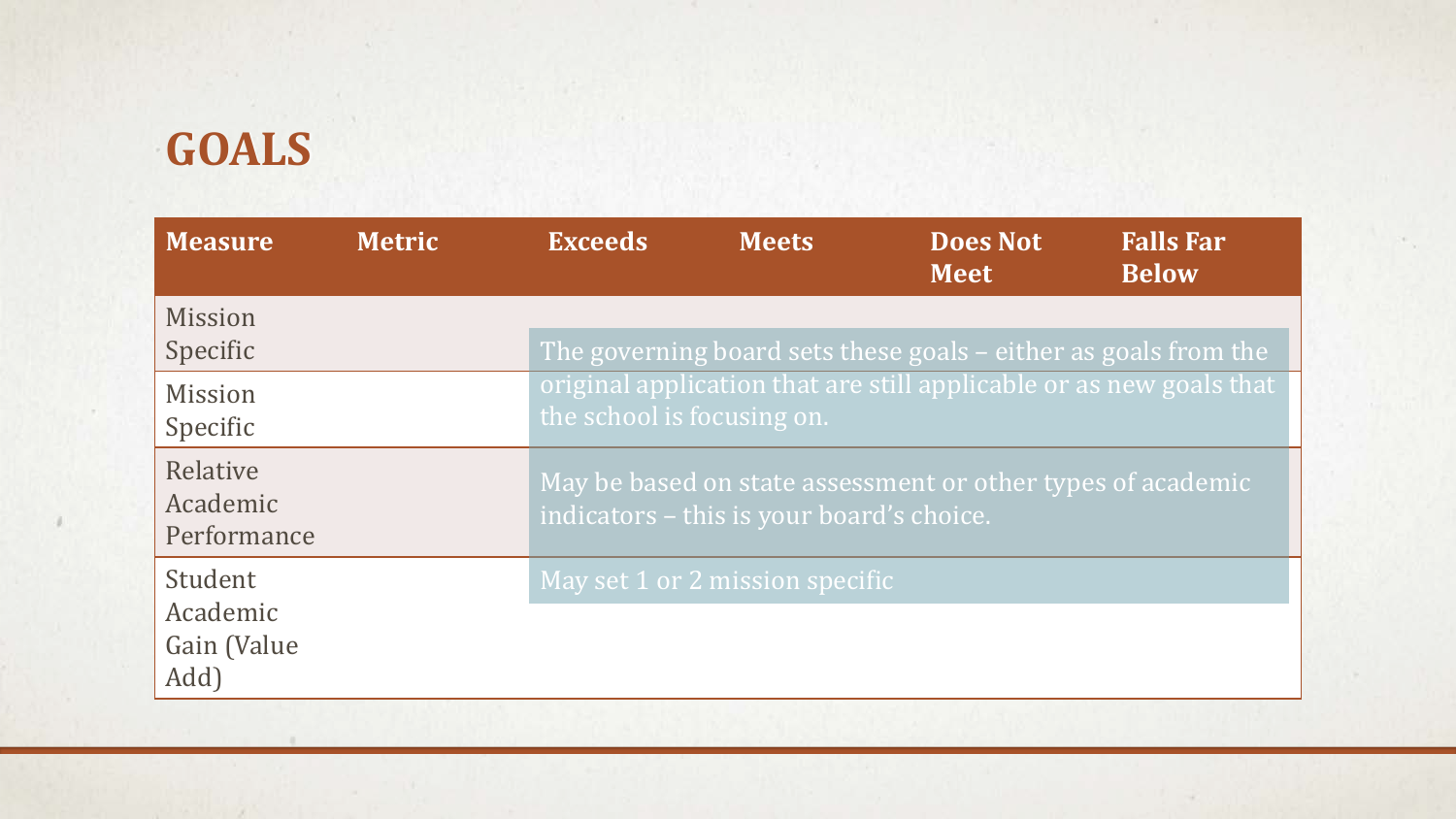#### **EXAMPLES**

#### **MISSION SPECIFIC**

- Percentage of graduates who have completed certification or have a college letter upon graduation.
- Percentage of students who will complete an interdisciplinary project.

- Percentage of students making growth in math as compared to other STEM charter schools.
- Percentage of students who will be proficient in ELA on state standardized tests after attending for 3 FAY.

#### **RELATIVE ACADEMIC VALUE ADD ACADEMIC**

- Percentage of 6th grade students reading at or above grade level after one FAY as measured by entrance and exit exams on a nationally recognized norm referenced exam.
- After one FAY, student growth percentile on a nationally normed criterion referenced evaluation tool.

(FAY = Full Academic Years)